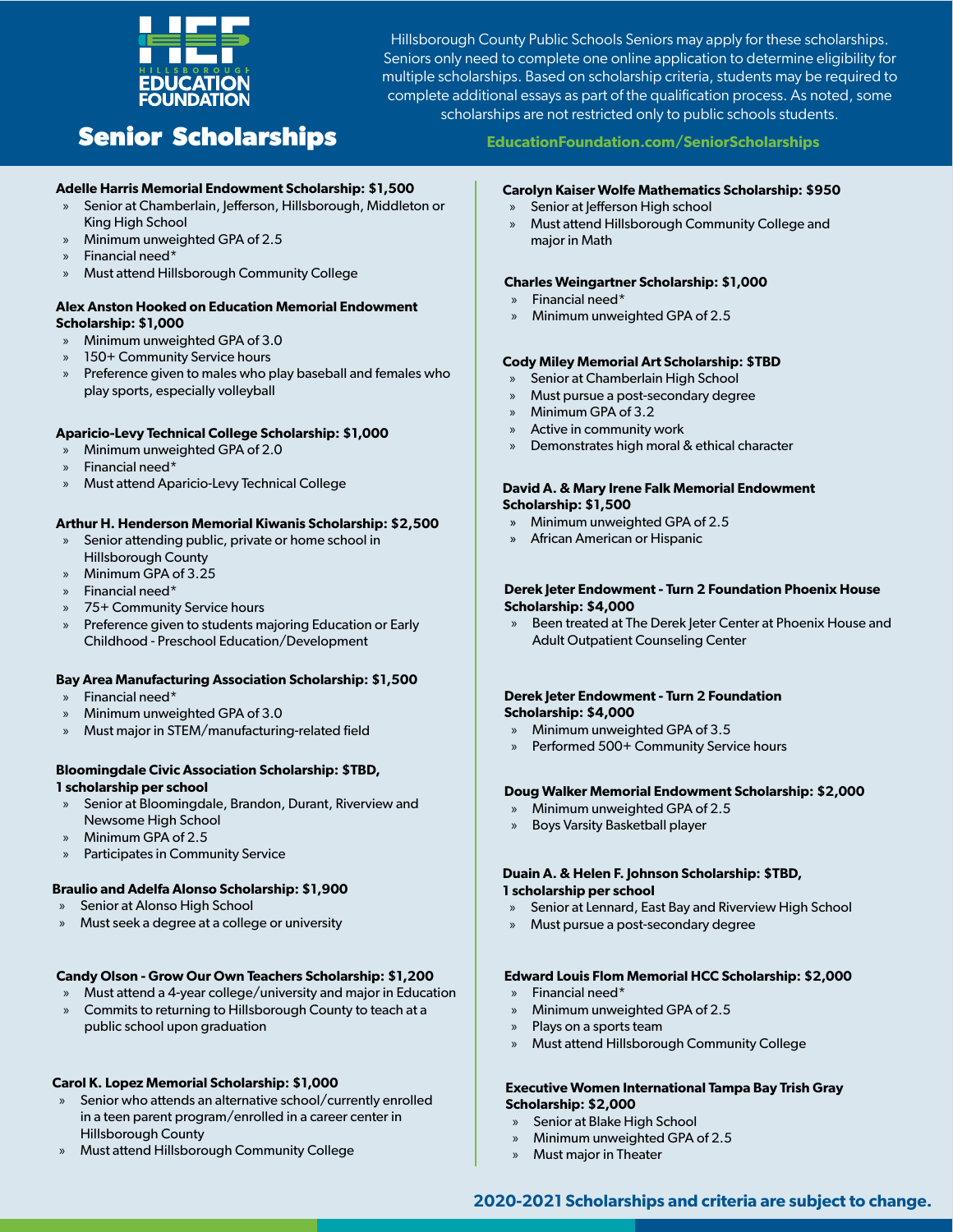

#### **Friends of Military Families Scholarship Fund: \$1,000**

- » Minimum GPA of 2.5
- » Has an active or retired military parent

#### **Gamma Theta Omega Chapter HCC Scholarship: (4) \$500 each**

- » African American female
- » Financial need\*
- » Must attend Hillsborough Community College

#### **Gamma Theta Omega Chapter Presidential Scholarship: \$1,500**

- » African American female
- » Financial need\*

#### **George Edgecomb Bar Association College Scholarship: \$2,000**

- » African American
- » Financial need\*
- » Minimum unweighted GPA of 3.0
- » Must pursue a bachelor's degree
- » Completed 25+ Community Service hours
- Experienced challenges with crime, drugs, pregnancy or other troubled situations and have turned their life around

#### **George Edgecomb Bar Association HCC/Technical College Scholarship: \$2,000**

- » African American
- » Financial need\*
- » Minimum unweighted GPA of 2.5
- » Must attend Hillsborough Community College or Leary, Erwin or Brewster Technical College
- » Completed 25+ Community Service hours
- Experienced challenges with crime, drugs, pregnancy or other troubled situations and have turned their life around

#### **Grand Krewe De Libertalia Comeback Kid Scholarship: \$500**

#### **Hillsborough Association of School Administrators (HASA) Scholarship: \$1,000**

- » Must attend 4-year college/university and major in education
- » Commits to returning to Hillsborough County to teach at a public school upon graduation

#### **Hillsborough County Assistant Principals Education and Instructional Council and Hillsborough Education Foundation Scholarship: \$1,000**

- » Minimum unweighted GPA of 3.0
- » Financial need\*
- » Must attend Hillsborough Community College

### **James R. Coleman Memorial Scholarship: \$1,000**

- » African American Senior at Spoto High School
- » Involved in Community Service
- » Participates in extracurricular activities

### **Jason A. Daniels Scholarship: \$1,000**

- Senior at Hillsborough High School
- » Unweighted GPA of 3.0+
- » Must attend Florida State University
- International Baccalaureate program is preferred

#### **Jerry Skora Scholarship: \$1,000**

- Senior at Gaither High School
- » Minimum unweighted GPA of 2.5
- Participated in chorus

#### **Jim Copeland Scholarship: \$1,000**

- Senior at Chamberlain High School
- » Unweighted GPA of 2.5+
- Participated in chorus

### **Joseph and Evelyn McFadden Scholarship: \$TBD**

Scholarship criteria is being determined

### **John B. Brannan Legacy Scholarship: \$TBD**

- » Must major in Accounting/Finance
- 100+ hours of Community Service

### **Julius F. "Frankie" Hobbs Family Scholarship: \$1,000**

- Preference given to seniors from Plant City High School
- » Must attend Hillsborough Community College

### **Kevin McCarthy Memorial Scholarship: \$500**

- Senior at Robinson High School
- » Minimum unweighted GPA of 3.5
- » 25+ Community Service hours

### **Kiwanis Club of Tampa Technical Scholarship: \$2,500**

- Senior attending public, private or home school in Hillsborough County
- » Minimum unweighted GPA of 2.5
- » Financial need\*
- » Must attend a technical college to receive a program certificate/degree in an industrial-related field, such as construction, plumbing, welding, auto/diesel repair, etc.

#### **Krewe of Agustina de Aragon HCC Scholarship: \$1,500**

- » Female
- » Financial need\*
- » Minimum unweighted GPA of 3.0
- Participated in Community Service
- » Must attend Hillsborough Community College

#### **Krewe of Agustina de Aragon Scholarship: \$1,000**

- » Female
- » Financial need\*
- » Minimum unweighted GPA of 3.0
- Participated in Community Service
- » Must attend Hillsborough Community College

### **Larry Wilder Memorial Scholarship: \$1,000**

- » Must attend Hillsborough Community College and major in Art or Architecture
- » Preference given to students who were/are Boy Scouts or participated in comparable organization celebrating the outdoors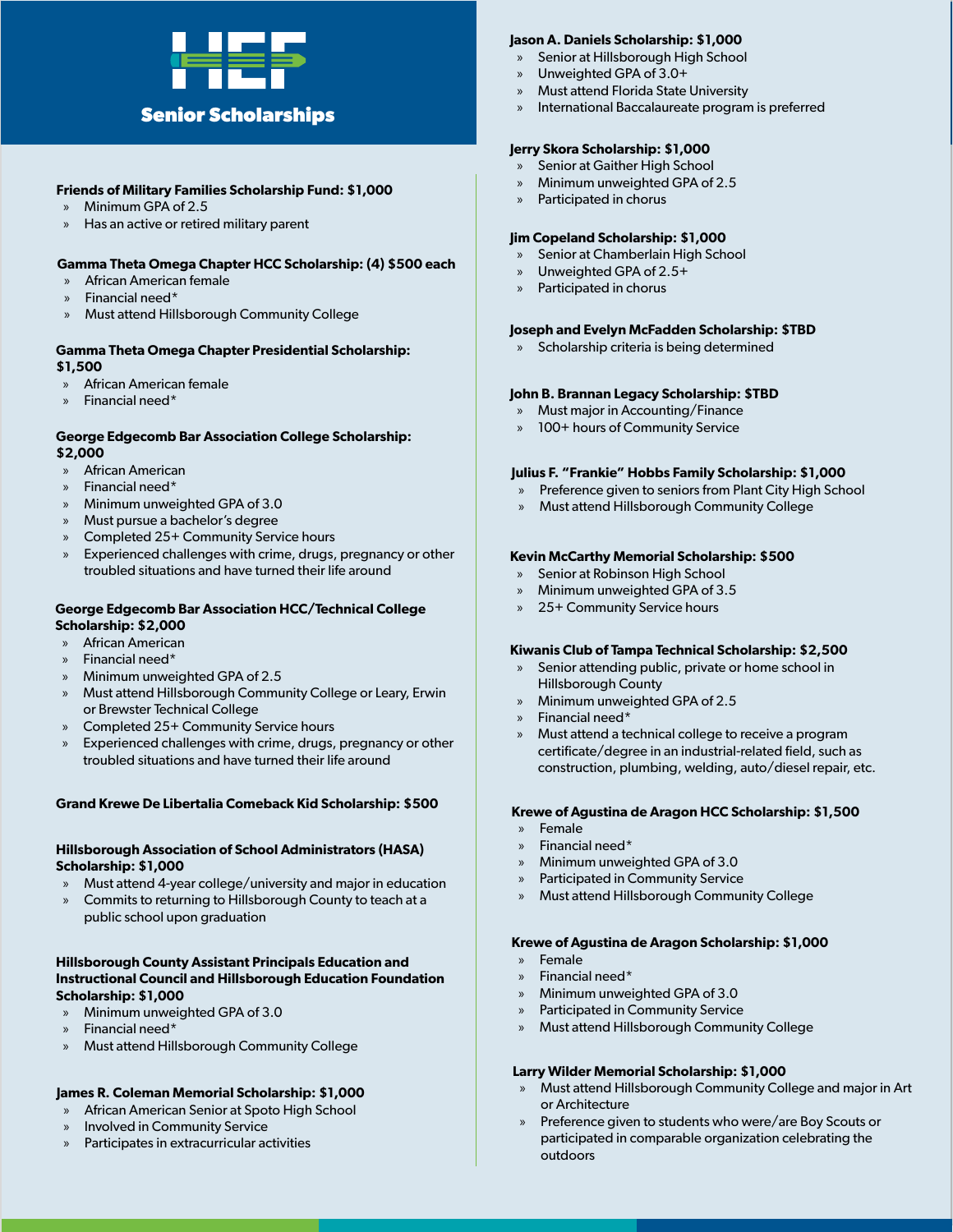

#### **Learey Technical College Scholarship: \$800**

- » Financial need\*
- » Minimum unweighted GPA of 2.0
- » Must attend Learey Technical College

#### **Lightning Community Hero – Morehouse Scholarship: \$3,900**

- » Financial need\*
- » Must attend Morehouse College

#### **Lynch Family Legacy Scholarship: \$2,500**

- » Financial need\*
- » Minimum unweighted GPA of 3.0
- Played on a sports team
- Performed Community Service

#### **Mark Mahoney Memorial Scholarship: \$3,000**

- » Minimum unweighted GPA of 3.0
- » Financial need\*
- » Must attend the Georgia Institute of Technology (Georgia Tech) and major in Engineering

#### **Mary and Bob Sierra Family Foundation Scholarship: \$10,000**

- » Minimum unweighted GPA of 3.2
- » Financial need\*
- » Performed Community Service
- » 1200+ SAT score or 26+ higher ACT score

#### **Mary Elizabeth Hanks Barrington Memorial Scholarship: \$1,000**

- » Minimum unweighted GPA of 2.5
- » Must attend an accredited college in Florida and major in Education

#### **Mayor Dick Greco Scholarship: \$TBD**

- » Financial need\*
- » Must be a resident of the city of Tampa
- » Reside or attend a high school in the city limits of Tampa
- » Must have been active in community work and demonstrated leadership abilities

#### **Mayor's African American Advisory Council - Carla Lewis Scholarship: \$1,000**

- » African American
- » Minimum unweighted GPA of 2.5
- » Reside or attend a high school in the city limits of Tampa
- » Provide proof of a minimum of 25 Community Service hours
- Submit a letter of reference from a school representative, a letter of reference from a community representative and a copy of transcript

#### **Men of Vision Inc. Scholarship: \$1,000**

- » Men of Vision member
- » Financial need\*
- » Minimum unweighted GPA of 3.0
- » Completed Community Service hours

#### **Murphy Family Scholarship: \$1,000**

- » Minimum unweighted GPA of 3.0
- » Must major in Education

#### **Myrtle Phillips Baker Scholarship: \$TBD**

- » Financial need\*
- » Must major in Nursing

#### **Oscar & Dorothy Ronken Scholarship: \$TBD**

- Senior attending a public or private school in Hillsborough County
- » Financial need\*
- » Must attend a 2 or 4-year College/University or Technical College
- » Demonstrates high moral and ethical character

#### **Outback Steakhouse Scholarship: \$1,500**

- » Minimum unweighted GPA of 3.0
- » Must attend a higher education culinary program

#### **Pelican Players Scholarship: \$TBD**

- » Priority given to seniors at East Bay, Lennard, Newsome or Riverview High School
- » Must major in Performing Arts in the Tampa Bay area

#### **Pete Gilmore Memorial Kiwanis Scholarship: \$3,000**

- Senior attending public, private or home school in Hillsborough County
- » Minimum unweighted GPA of 3.25
- » Financial need\*
- » Must obtain a 4-year degree in Accounting or Finance
- » Completed 75+ Community Service hours

#### **Phi Beta Kappa Alumni Association of Tampa Bay Scholarship: \$3,500**

- » Minimum unweighted GPA of 3.8
- » Minimum SAT score of 1300/ACT composite score of 32+
- » Must attend a 4-year college/university and pursue a BA/BS degree in Liberal Arts/Sciences

#### **Philip J. Harris Memorial Endowment Scholarship: \$1,500**

- » Senior at Chamberlain, Jefferson, Hillsborough, King or Middleton High School
- » Minimum unweighted GPA of 2.5
- » Financial need\*
- » Must attend Hillsborough Community College

#### **Rose C. Diaz Memorial Scholarship: \$1,000**

- » Hispanic
- » Financial need\*
- » Must attend Brewster, Learey, Aparicio-Levy or Erwin Technical College

#### **Rothenberg Family Scholarship: \$2,000**

- » Minimum unweighted GPA of 2.5
- » Financial need\*
- » Must attend Hillsborough Community College

#### **Sayde G. Martin Memorial Endowment Scholarship: \$850**

- Senior at Durant, Plant City or Strawberry Crest High School
- » Minimum unweighted GPA of 2.5
- » Financial need\*
- » Must major in Education or Healthcare
- » Completed 75+ Community Service hours